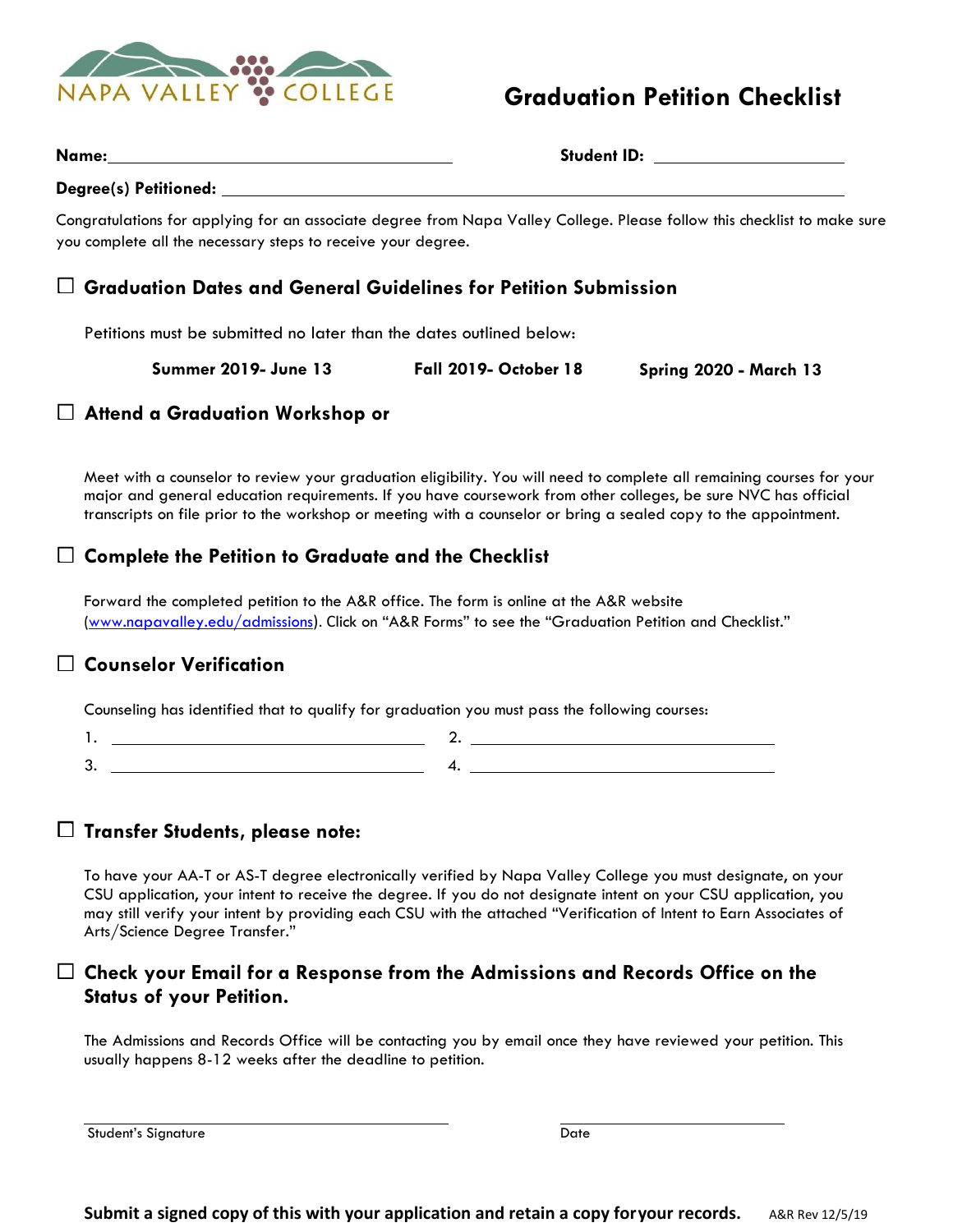

**Admissions and Records** 2277 Napa-Vallejo Highway, Napa, Ca. 94558 707.256.7200 fax 707.256.7219

Petition for the AA/AS/AA-T/AS-T Degrees

- **Semester & Year of Graduation**: \_
- 1. Please submit one petition per AA/AS/AA-T/AS-T degree for which you are eligible.
- 2. Sign the petition as indicated and submit it to the Admissions and Records Office by the deadline specified for each semester.
- 3. Coursework shall be completed as stated in the NVC Catalog under which the student is graduating. At least 12 units must be completed at NVC.
- 4. Diplomas will be mailed to the address on file. If your address is new, an Information Change Form with the updated addressed must be submitted to Admissions and Records for processing.

#### *(Please print clearly & check your Web Advisor account to make sure all personal information is current.)*

|                                                                                                                                                                                                                                                                                                                                                                                                                                                                                                                                                                                                                                                                                                                                                          | Last<br>First                                                                                                 |    | Student ID # _______________________<br>GPA:                                                                                                                                                  |  |  |  |  |
|----------------------------------------------------------------------------------------------------------------------------------------------------------------------------------------------------------------------------------------------------------------------------------------------------------------------------------------------------------------------------------------------------------------------------------------------------------------------------------------------------------------------------------------------------------------------------------------------------------------------------------------------------------------------------------------------------------------------------------------------------------|---------------------------------------------------------------------------------------------------------------|----|-----------------------------------------------------------------------------------------------------------------------------------------------------------------------------------------------|--|--|--|--|
|                                                                                                                                                                                                                                                                                                                                                                                                                                                                                                                                                                                                                                                                                                                                                          |                                                                                                               | MI |                                                                                                                                                                                               |  |  |  |  |
|                                                                                                                                                                                                                                                                                                                                                                                                                                                                                                                                                                                                                                                                                                                                                          |                                                                                                               |    |                                                                                                                                                                                               |  |  |  |  |
| Catalog being used to determine degree requirements:<br>Must<br>(Please attach)<br>Are Course Substitution Petitions being used: Yes<br>$No_{\underline{\hspace{2mm}}\underline{\hspace{2mm}}\underline{\hspace{2mm}}\underline{\hspace{2mm}}\underline{\hspace{2mm}}\underline{\hspace{2mm}}\underline{\hspace{2mm}}\underline{\hspace{2mm}}\underline{\hspace{2mm}}\underline{\hspace{2mm}}\underline{\hspace{2mm}}\underline{\hspace{2mm}}\underline{\hspace{2mm}}\underline{\hspace{2mm}}\underline{\hspace{2mm}}\underline{\hspace{2mm}}\underline{\hspace{2mm}}\underline{\hspace{2mm}}\underline{\hspace{2mm}}\underline{\hspace{2mm}}\underline{\hspace{2mm}}\underline{\hspace{2mm}}\underline{\hspace{2mm}}\underline{\hspace{2mm}}\underline$ |                                                                                                               |    |                                                                                                                                                                                               |  |  |  |  |
|                                                                                                                                                                                                                                                                                                                                                                                                                                                                                                                                                                                                                                                                                                                                                          | List the areas for which a course substitution petition is being used: List the areas are seen to be a set of |    |                                                                                                                                                                                               |  |  |  |  |
|                                                                                                                                                                                                                                                                                                                                                                                                                                                                                                                                                                                                                                                                                                                                                          |                                                                                                               |    | (Attach copy)                                                                                                                                                                                 |  |  |  |  |
| Title of Degree:<br>AA<br>AS                                                                                                                                                                                                                                                                                                                                                                                                                                                                                                                                                                                                                                                                                                                             |                                                                                                               |    | Verification of Intent to earn an Associate of Arts/Science<br>degree for Transfer. Following completion of your AA-T/AS-T<br>degree evaluation, submit a copy of this form to the admissions |  |  |  |  |
| $AS - T$<br>* I                                                                                                                                                                                                                                                                                                                                                                                                                                                                                                                                                                                                                                                                                                                                          |                                                                                                               |    | office at each CSU campus to which you have applied. Forms<br>should be submitted Attn: Admissions. For CSU campus                                                                            |  |  |  |  |
| AA – T                                                                                                                                                                                                                                                                                                                                                                                                                                                                                                                                                                                                                                                                                                                                                   |                                                                                                               |    | addresses, please visit www.calstate.edu/transfer.                                                                                                                                            |  |  |  |  |

#### **\*Please attach NVC IGETC or CSU for Transfer Major**

| <b>REQUIRED CORE COURSES</b> | <b>TERM</b> | <b>GRADE</b> |
|------------------------------|-------------|--------------|
|                              |             |              |
|                              |             |              |
|                              |             |              |
|                              |             |              |
|                              |             |              |
|                              |             |              |
|                              |             |              |

| <b>FOTAL NUMBER OF MAJOR UNITS COMPLETED:</b> |  |  |  |
|-----------------------------------------------|--|--|--|

I understand that in order to be awarded a degree from NVC, I must meet unit, general education, major and graduation requirements. If I fail to meet any requirements, I understand I must re-apply for graduation for the next term once all the requirements are met.

| <b>REQUIRED COURSE ELECTIVES</b> | <b>TERM</b> | <b>GRADE</b> |
|----------------------------------|-------------|--------------|
|                                  |             |              |
|                                  |             |              |
|                                  |             |              |
|                                  |             |              |
|                                  |             |              |
|                                  |             |              |
|                                  |             |              |

TOTAL NUMBER OF UNITS COMPLETED:

I have reviewed the student's academic record and have determined that he/she will meet the entire unit, GPA, general education and graduation requirements, if completed as indicated on the petition. It appears that he/she has met the major requirements, but final approval rests with the Program Coordinator/A&R.

\_ \_

*Student's Signature Date Counselor's Signature Date*

*Print Name*

**Your diploma will be mailed to the address currently on file in A&R approximately 12 weeks after the end of the semester.**